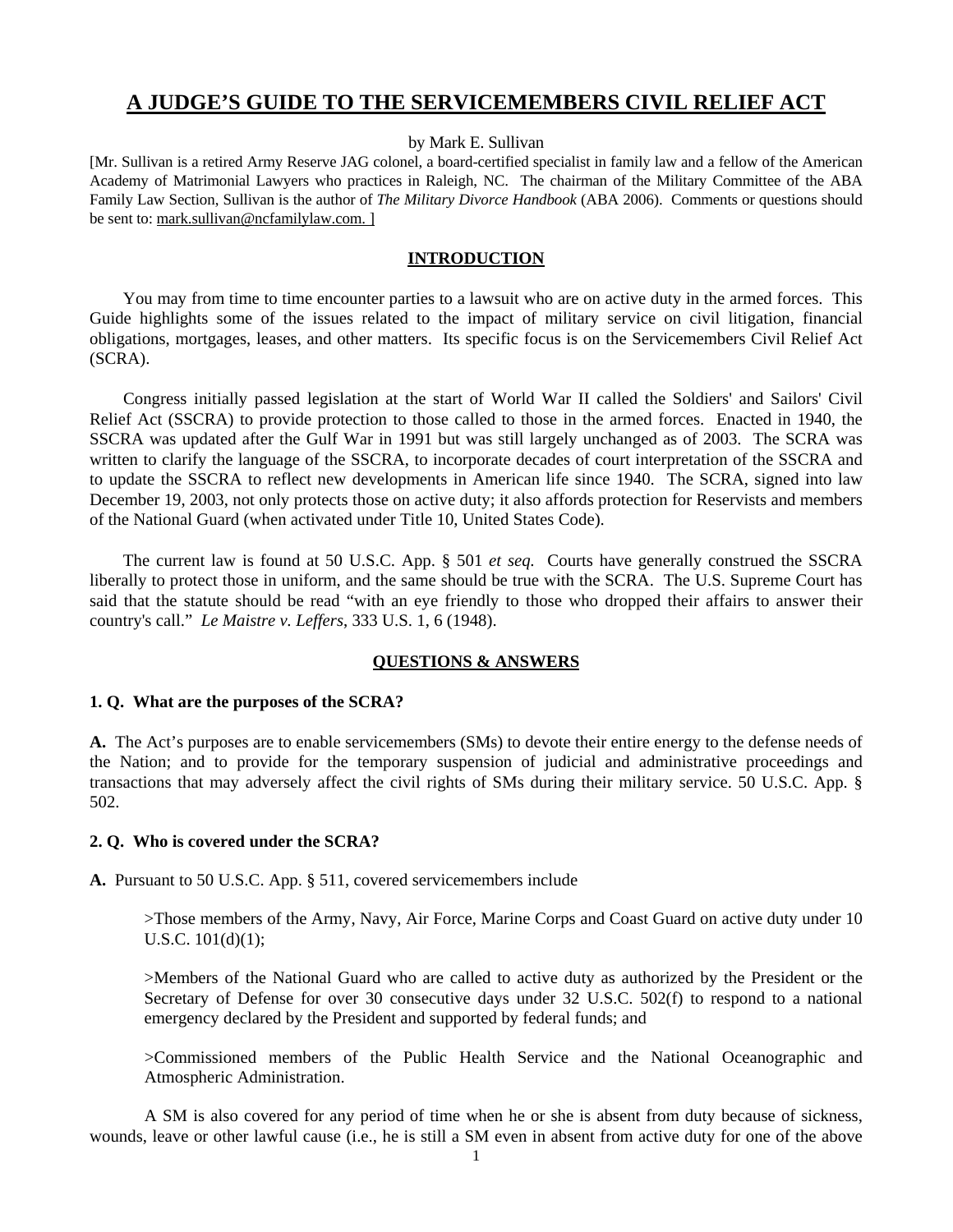reasons). Under 50 U.S.C. App. § 516, the protections of the Act are extended to members of the National Guard and Reserve, from receipt of orders to report for duty to the date that they report. Covered individuals under certain sections of the SCRA include a SM's family members (such as a spouse or a child). In addition, if a SM has provided over half of a person's support for the 180 days immediately preceding an application for relief under the Act, that person is considered a dependent also.

# **3. Q. What tribunals are covered?**

**A.** Under 50 U.S.C. App. § 511(5), any court or administrative agency of the United States, a state or a political subdivision thereof is covered. Does this mean the Michigan Department of Environmental Protection? The Cook County Board of Housing Appeals? The Zoning Commission of San Diego? The U.S. Department of the Interior? The answer is YES to all the above! Criminal proceedings are excluded. 50 U.S.C. App. § 512(b).

# **4. Q. What does the SCRA say about delay of judicial proceedings when the servicemember has not entered an appearance in the court proceeding?**

**A.** 50 U.S.C. App. § 521 governs when the SM has made no appearance. When a judgment, order or adverse ruling is sought against a party who has not made an appearance, it is the duty of the court to determine whether that party is in the military. The SCRA states that either side or the court may apply for information as to military service to the Department of Defense (DOD), which must issue a statement as to military service. 50 U.S.C. App. § 582. The office in DOD to contact for information under the SCRA on whether a person is in the armed forces is:

Defense Manpower Data Center [Attn: Military Verification] 1600 Wilson Blvd., Suite 400 Arlington, VA 22209-2593 [Telephone 703-696-6762 or -5790/ fax 703-696-4156]

Go to the DMDC website for SCRA inquiries,<https://www.dmdc.osd.mil/scra>, and enter the last name and Social Security number of the individual. These are mandatory entries; the form on the main page also asks for a first name, middle initial and date of birth (DOB), which will help with the search. Further information is available on the "Help" section of the above website.

To execute a report, click on the "Look Up" button, which will open up a second window holding the report generated by DMDC. If the individual is on active duty, the report will show his or her branch of service and beginning date of active duty status. If DMDC does not have information as to whether the individual is on active duty, the generated report will only list the supplied last name, first name and middle initial (if supplied), with the text:

> "Based on the information you have furnished, the DMDC does not possess any information indicating that the individual is currently on active duty."

The report is signed by the DMDC Director.

If the Social Security number is unavailable, the requester may request by mail a manual search, using the DOB of the individual instead of the SSN. You must send a stamped, self-addressed envelope with your mail request.

If the court determines that the other party is in the military, then the court may not enter a default judgment against the SM without appointing an attorney for him or her. "Default judgment" means any order, ruling or decree which is adverse to the SM's interest. It does not refer solely to a final judgment on the merits for the claim or claims for relief involved in the lawsuit.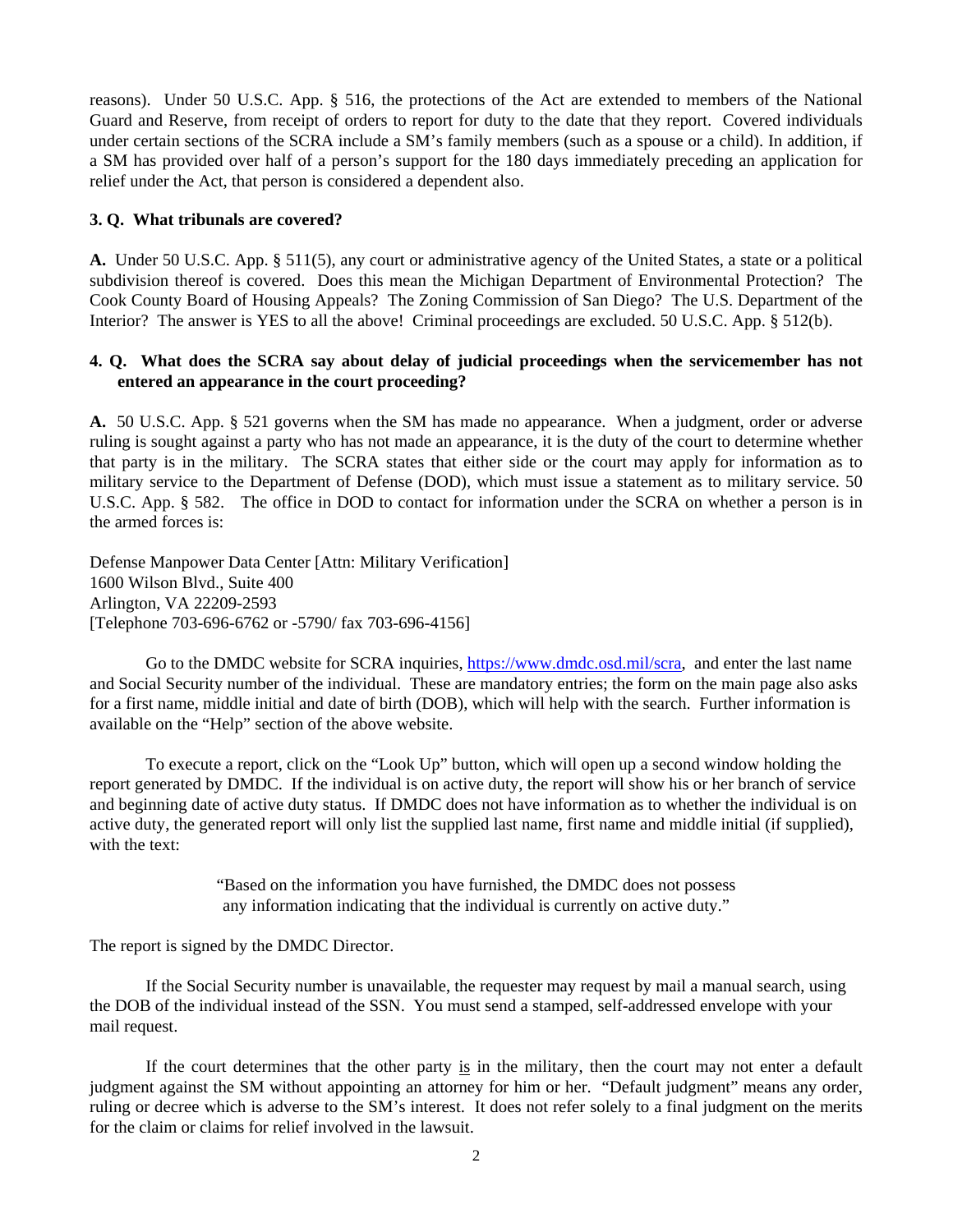Then the court must decide on a stay of proceedings. In cases where the defendant is in military service, the court must stay the proceedings for at least 90 days (upon application of the SM or his attorney or on the court's own motion) if the court determines that:

- >there may be a defense to the action and a defense cannot be presented without the presence of the SM, or
- >after due diligence, counsel has been unable to contact the SM or otherwise determine if a meritorious defense exists.

If a judgment has been entered against the SM during his period of military service (or within 60 days after the end of service), the court must reopen the judgment to allow the SM to defend if:

>he was materially affected due to military service in asserting a defense, and

>he has a meritorious or legal defense to the action or some part of it, so long as

>the application is filed within 90 days after the end of military service. 50 U.S.C. App. § 521(g).

 A flow chart illustrating what happens when there is no appearance by the SM is found at ATCH 1 below. Reopening or vacating the judgment does not impair rights or title acquired by a bona fide purchaser for value under the default judgment.

#### **5. Q. What does Section 522 of the Act say about a SM who has received notice of the action or proceeding?**

**A.** When the SM has received notice of the action or proceeding and has filed an application for a stay (including an application filed within 90 days after the end of military service), 50 U.S.C. App. § 522 states that the court may (upon its own motion) and shall (upon the application of a SM) enter a stay of proceedings for at least 90 days if the motion includes the information required by the statute for the court to determine whether a stay is needed. This "90-day stay" (although it can be for a longer period of time) requires four elements; the checklist below shows the requirements:

| SCRA Stay Request – a Checklist for the Initial 90-Day Stay |  |
|-------------------------------------------------------------|--|
|-------------------------------------------------------------|--|

| <b>Elements of a Valid 90-Day Stay Request.</b> Does the request contain                                     |
|--------------------------------------------------------------------------------------------------------------|
| A statement as to how the SM's current military duties materially affect his ability to appear               |
| and stating a date when the SM will be available to appear?                                                  |
| A statement from the SM=s commanding officer stating that the SM=s current military duty prevents appearance |
| and stating that military leave is not authorized for the SM at the time of the statement?                   |

*Caveat:* There is no indication that a request must be in the form of an affidavit or, for that matter, in any particular format whatsoever. Apparently a letter, a formal memo or even an e-mail message would suffice.

A request for a stay does not constitute an appearance for jurisdictional purposes or a waiver of any defense, substantive or procedural. 50 U.S.C. App. §522(c).

The SM may request an additional stay based on the continuing effect of his military duty on his ability to appear. He may make this request at the time of his initial request or later on, when it appears that he is unavailable to defend or prosecute. The same information as given above is required. 50 U.S.C. App. §  $522(d)(1)$ .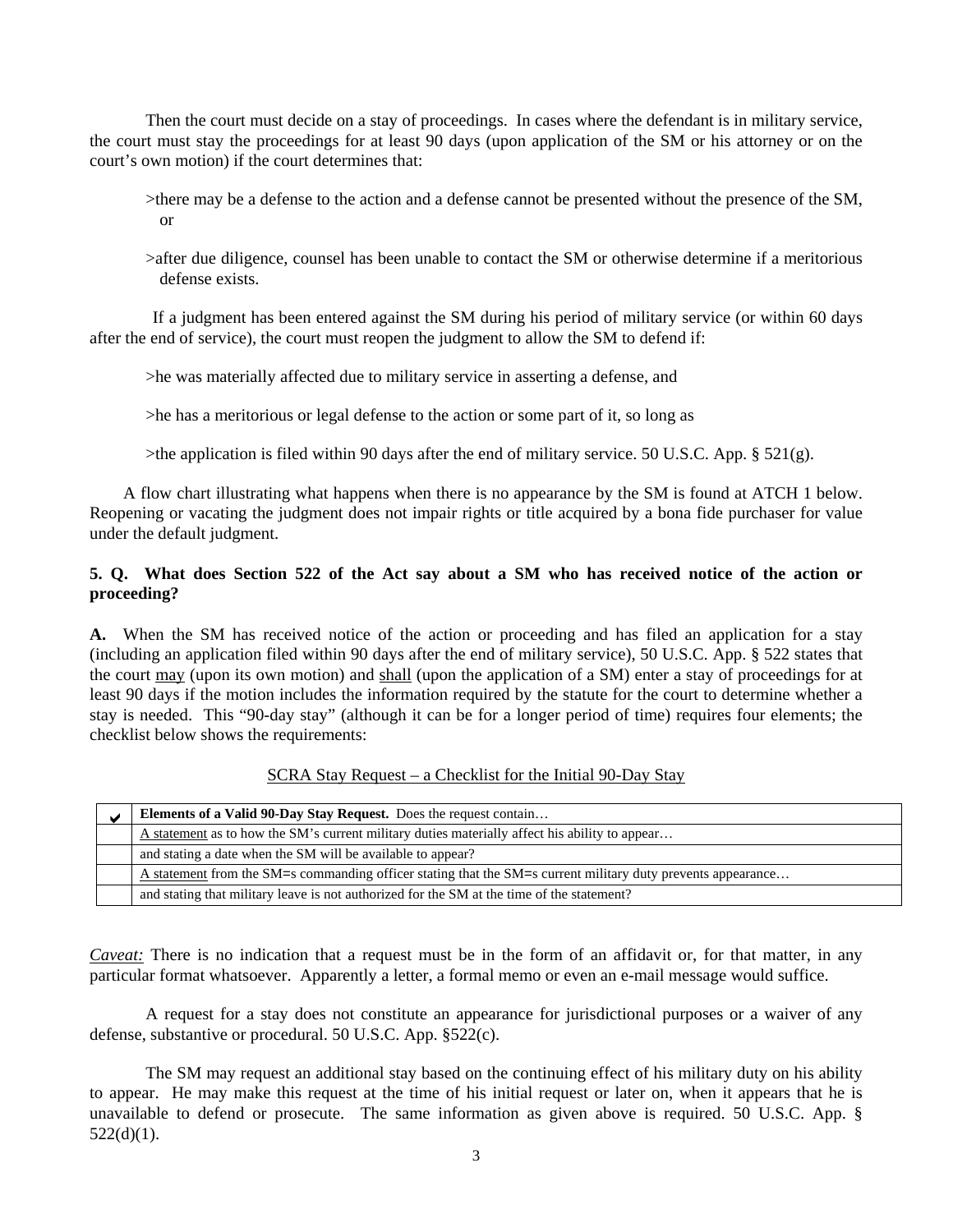#### **6. Q. Do I have to appoint an attorney if I deny the additional stay request?**

**A.** If the court refuses an additional stay, then the court must appoint an attorney to represent the SM in the action or proceeding. 50 U.S.C. App.  $\S$  522(d)(2).

Questions: What does this attorney do? Who pays him or her? How does the attorney get in touch with the unavailable defendant or plaintiff? How can the attorney hope to represent the SM with no information, preparation or input by the "involuntary client"? Is the attorney supposed to try the entire case in the SM's absence? Whose malpractice policy is going to cover this nightmare? There are no answers in the SCRA.

 Almost certainly the initial duty of the appointed attorney is to renew the request for a stay of proceedings. It will be virtually impossible for him or her to prepare and present the case without the assistance of the unavailable SM.

When can the judge terminate the appointment? While there is nothing written on this, the logical explanation is that the judge may terminate the appointment when there is no longer a need or a desire for the appointment. And that, in turn, means -

> NO NEED – either the case has concluded and there is no reason to continue the appointment, or else the original need for the appointment [default or denial of additional stay] no longer exists; --OR ELSE --

> NO DESIRE – the servicemember has signed a waiver (in at least 12-point typeface) specifying that he/she waives the appointment or continuation of the appointment.

#### **7. Q. I understand that the initial 90-day stay is mandatory. What about an additional stay – is that in my discretion? What do I have to find in order to grant an additional stay?**

**A.** The additional stay is discretionary; in order to allow the additional stay, the court must find that the member's ability to prosecute or defend is "materially affected" by reason of his or her active duty service. Once this finding of material effect is made, the member is entitled to a stay for such period as is necessary until the material effect is removed. While this is not explicitly stated in the SCRA, it was the rule with the SSCRA and most likely will be the rule under the current Act as well. Finally, since courts are reluctant to grant long-term stays of proceedings, they can and should require members to act in good faith and be diligent in their efforts to appear in court.

 Here are some questions, ideas and comments which may be helpful in evaluating an additional stay request:

>How much leave has the servicemember accrued? Ask for a copy of his LES (Leave and Earnings Statement) to find out.

>What is the nature of the "military necessity" that prevents a hearing? Is the SM serving in Iraq, where he cannot be given leave and is facing hostile fire on a daily or weekly basis? Or is he serving as "backfill" at Ft. Bragg or Ft. Lewis so that others may deploy overseas, working a comfortable day shift of 7:30 – 4:30 with weekends off?

>Sometimes a SM exaggerates the amount of time needed to be in court. Often a court case can be heard and resolved in a few hours or a few days. What happens if the SM complains to his commander that he will need to be gone for 30 days to take care of his case back in court? The court can expect a letter from the commanding officer stating that the SM's duty requirements prevent appearance and that he is not authorized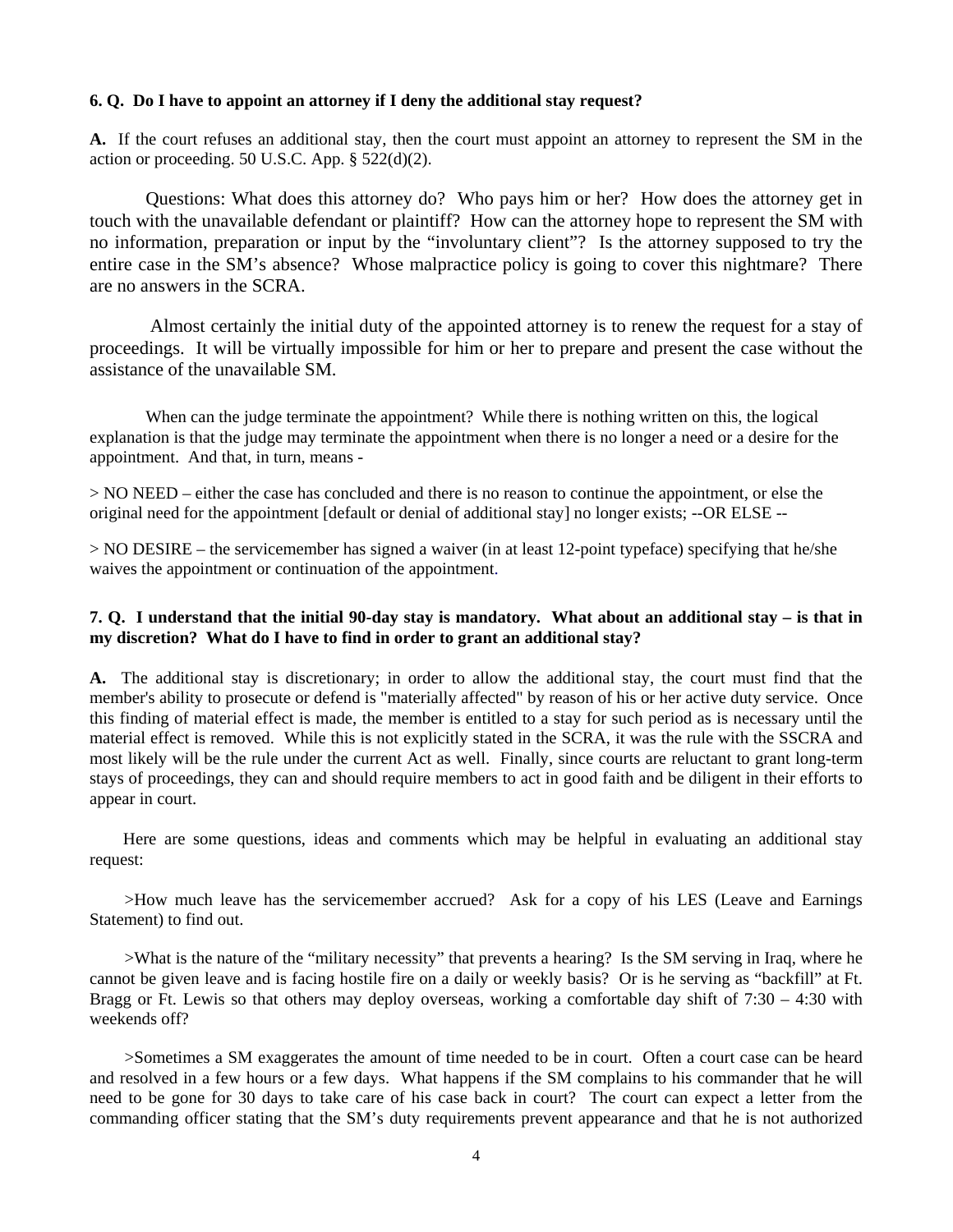leave. Whenever possible, the court should state on the record what amount of time the proceeding is expected to take. When examining the statement of a commander regarding denial of leave, the court may wish to inquire as to how much leave was requested, what the leave request stated, and what was represented to the commander about the length of time that the court proceeding would require.

>Is the member's presence necessary?

- a. What about video depositions? Use of the Internet? Is anyone truly "unavailable" any more? In *Massey v. Kim*, 455 S.E.2d 306 (Ga. Ct. App. 1995), the SM asked for a stay of proceedings to delay pending discovery until the completion of his overseas tour of duty. The court denied his request, pointing out improvements in modern communications since the passage of the SSCRA. In *Keefe v. Spangenberg*, 533 F. Supp. 49 (W.D. Okla. 1981), the court denied the SM's stay request to delay discovery, indicating that the SM should appear by videotape deposition pursuant to Fed. R. Civ. P. 30(B)(4). One court specifically pointed out that "Court reporters may take depositions in Germany including videotape depositions for use in trials in this country." *In re Diaz*, 82 B.R. 162, 165 (Bankr. Ga. 1988).
- b. What about summary judgment based on affidavits?
- c. Can the matter be resolved on an interim basis with a temporary order? In *Shelor v. Shelor*, 383 S.E.2d 895 (Ga. 1989), the court determined that temporary modifications of child support, in general, do not materially affect the SM's rights since they are interlocutory and subject to modification. In *Lenser et al. v. McGowan et al.*, 2004 Ark. LEXIS 400, the court granted a stay of proceedings under the SCRA but issued a temporary custody order. The servicemember-father was temporarily caring for the child, there was no custody order, and he placed the child in the care of his own mother when he left Arkansas for Ft. Hood, Texas and subsequent deployment to Iraq. The Supreme Court upheld the trial judge's entry of a temporary custody order while, at the same time, staying the domestic relations case until the SM's return.
- d. When will the temporary exigency be over? There is nothing that prevents a judge from responding to the commanding officer to ask some questions that will help determine what can be done to move the case forward. For example, perhaps the SM can respond to discovery while he is unavailable for a court appearance.

#### **8. Q. What is "material effect"?**

**A.** There is no one definition of "material effect." The court should make a finding of "material effect" when a military member's ability to prosecute or defend a civil suit is impaired by military duties which prevent the member from appearing in court at the designated time and place, or from assisting in the preparation or presentation of the case. An adverse material effect might also be found when military service impairs substantially the member's ability to pay financial obligations.

#### **9. Q. If the member isn't in court before me, how can I inquire into "material effect"?**

**A.** If the court is not convinced of "material effect," it has the discretion to:

>Require an affidavit setting out all the facts and circumstances, usually executed by the member or the member's commander.

>Ask for a copy of the member's Leave and Earnings Statement (the military equivalent of a pay statement) to show his or her basic pay, Basic Allowance for Housing, Basic Allowance for Subsistence, other pay or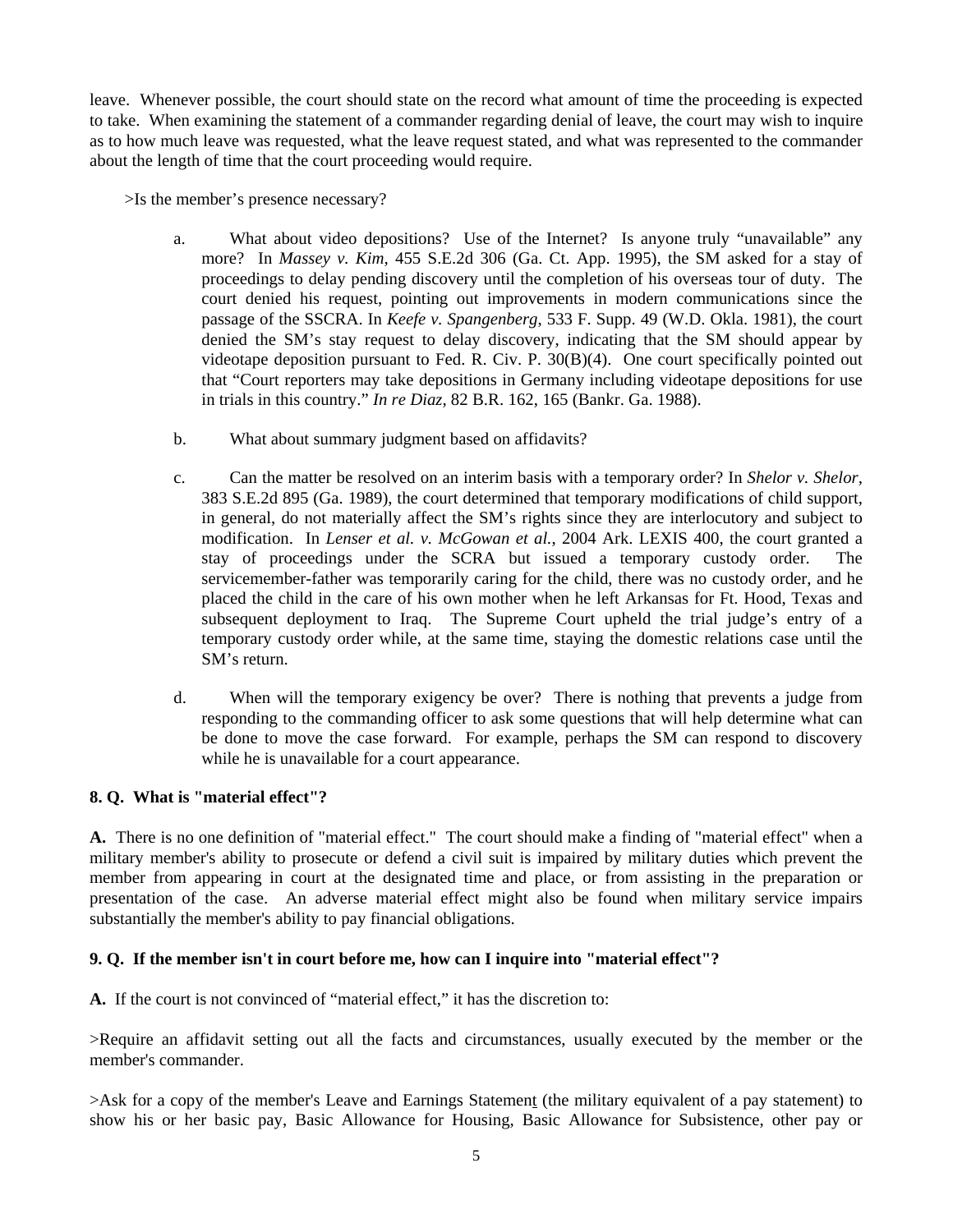allowances, tax withholdings, voluntary allotments to pay bills or support, and *accrued leave*.

>Request a more specific affidavit detailing the member's efforts to appear in court, for example, and the next court date when he or she would be available.

Some courts require specific information whenever a stay application does not contain sufficient facts. One example is the set of questions used by the courts in Monterey County, California, to get information from the defendant's commander.<sup>[1](#page-5-0)</sup> The author has added several additional inquiries, and these are formatted as interrogatories to the defendant (as opposed to questions by the court):

- 1. What have you done to obtain ordinary and/or emergency leave to attend any necessary hearings and/or trial in this court?
- 2. What results did these efforts produce?
- 3. How much leave did you request?
- 4. When did you request this leave?
- 5. Give the name, rank, title, address and commercial telephone number (if available) of the individual who denied your leave request.
- 6. Have you taken any leave in the last three months?
- 7. If so, how much and for what purpose?
- 8. How much leave do you currently have as reflected on your latest Leave and Earnings Statement (LES)?
- 9. Provide a copy of your last three Leave and Earnings Statements with your responses to these questions.
- 10. What have you done to obtain a transfer to a military installation near this court on either a temporary or permanent basis?
- 11. What results did these efforts produce?
- 12. When were you assigned to the present duty station?
- 13. When are you due to be transferred on normal rotation or reassignment?
- 14. To what station will you probably be transferred?
- 15. (If the SM is an enlisted person) What is the date of your present enlistment contract?
- 16. When does the enlistment expire?
- 17. Do you intent to re-enlist?
- 18. Does your service record contain a bar to re-enlistment?
- 19. Is there any likelihood that you will obtain an early release from active duty and, if so, when is this expected to occur?
- 20. State any and all reasons why you cannot respond to written interrogatories in this case.
- 21. State any and all reasons why you cannot respond to written document requests in this case, so long as the documents requested are readily available to you.
- 22. State any and all reasons why you cannot respond to written requests for admissions in this case.
- 23. Give the location (and distance) of the nearest legal assistance office (JAG office or staff judge advocate office) to you.
- 24. State your duty hours during the week.
- 25. State your duty hours on weekends.

 $\overline{a}$ 

26. State what means of communication are available between you and this court, specifically including telephone, e-mail, regular mail and videoteleconference (both individually and through your JAG office).

 Note that members from all branches of military service, whether buck private or rear admiral, get thirty days of leave annually, accruing at the rate of 2.5 days per month (although military necessity may limit when the leave may be taken).

<span id="page-5-0"></span><sup>1</sup> Hooper, "The Soldiers' and Sailors' Civil Relief Act of 1940 as Applied in Support Litigation: A Support Attorney's Perspective," 112 MIL. L. REV. 93, 95-96 (1986).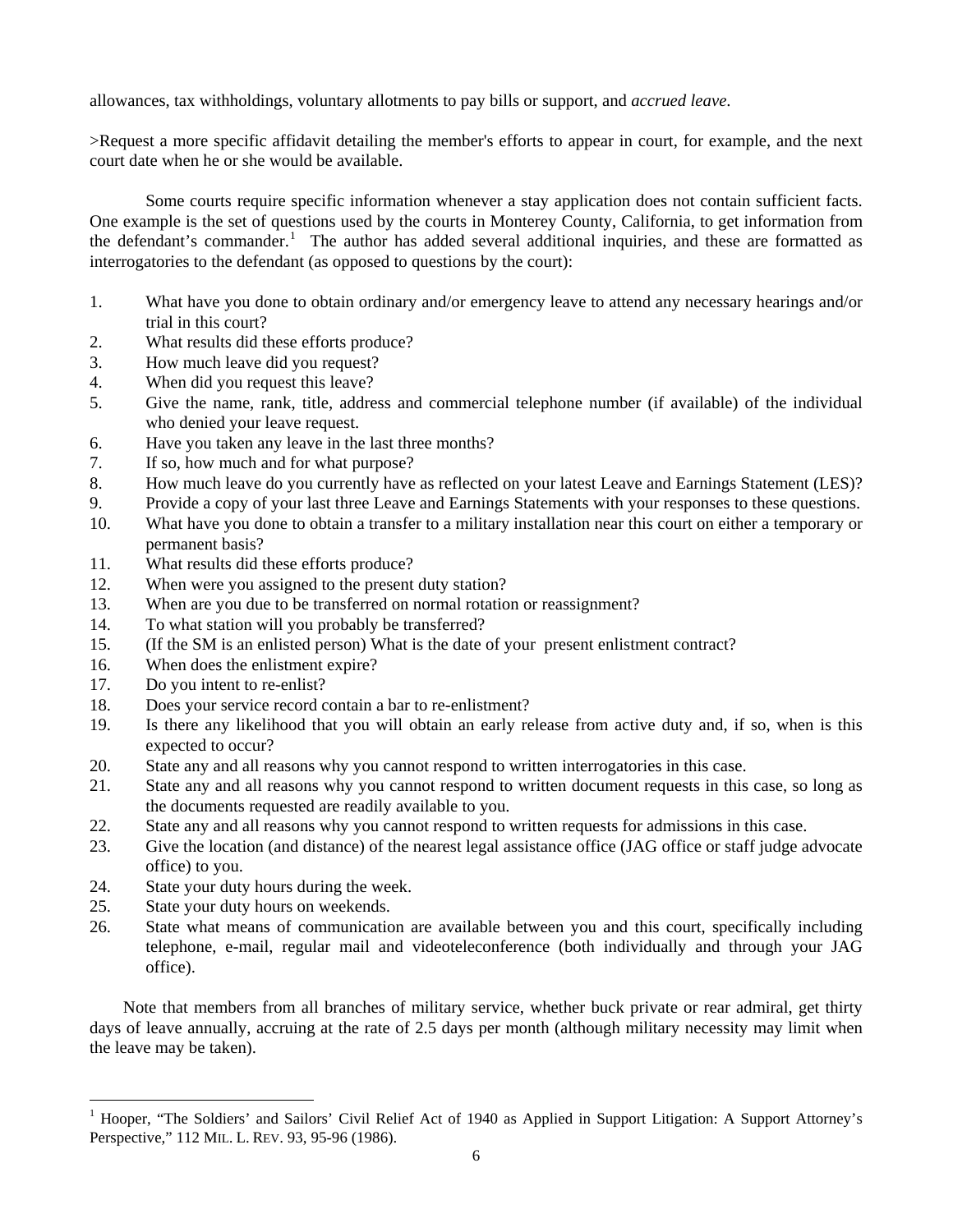Also keep in mind that members who are going through basic or advanced training may be unable to appear in court due to the training schedule; there are no extra days built into the schedule to accommodate court dates, depositions or family emergencies, and being gone from training frequently means that the trainee will have to repeat the same training program from the beginning.

#### **10. Q. What does a motion for stay look like?**

**A.** Here is an example of one:

**………………………………** 

# **Sample motion for stay of proceedings under Servicemembers Civil Relief Act (SCRA)**

# [HEADING OF CASE]

# MOTION FOR STAY OF PROCEEDINGS

Pursuant to the Servicemembers Civil Relief Act (SCRA), 50 U.S.C. App. § 522, the defendant moves this court for [an initial 90-day stay of proceedings][a further stay of proceedings], showing that his ability to defend herein is materially affected by his military duties. In support of this motion and in compliance with the SCRA, the defendant has included --

As Encl #1, a letter or other communication that: >states how current military duty requirements materially affect the defendant=s ability to appear, and >gives a date when the defendant will be available to appear; and

As Encl #2, a letter or other communication from the defendant's commanding officer stating that: >the defendant's current military duty prevents his appearance, and >that military leave is not authorized for him at the time of the letter.

WHEREFORE the defendant prays that this court grant him a stay of proceedings until [date] and such other relief as is just and proper.

\_\_\_\_\_\_\_\_\_\_\_\_\_\_\_\_\_\_\_\_\_\_\_\_\_\_\_\_\_\_\_\_\_\_ Date:

Janet A. Smith, Attorney for Defendant 123 Bartlett Street, Salisbury, NC 26799 919-555-1234

........................................................

[Notes: While this motion is written by the defendant's attorney, the SCRA mentions the "application of the servicemember," which means the SM or his legal representative could file the motion, application, petition or other document requesting a stay of proceedings. The "SM's legal representative" would be his lawyer (civilian or military attorney) or an individual who holds his power of attorney. It may be addressed to the court, the clerk, the presiding judge, the defendant=s attorney, or the opposing counsel.

The statute appears to call for two statements, but the information required may be conveniently combined into *one* statement if that comes from the SM's commanding officer. While the examples here are two statements which give limited information, a good letter should set out the facts in detail -- not merely conclusions -- as to how the defendant=s military duties adversely affect his ability to prepare and present the case, including appearances at depositions, responses to interrogatories and document requests, and appearance at trial. Although not required by the SCRA, it is a wise idea to set out how much leave the defendant has accrued, whether he has asked for leave, how much leave was requested, and whether the request has been approved or denied, including who approved or denied it, the date of such action, the limitations, if any, on an approved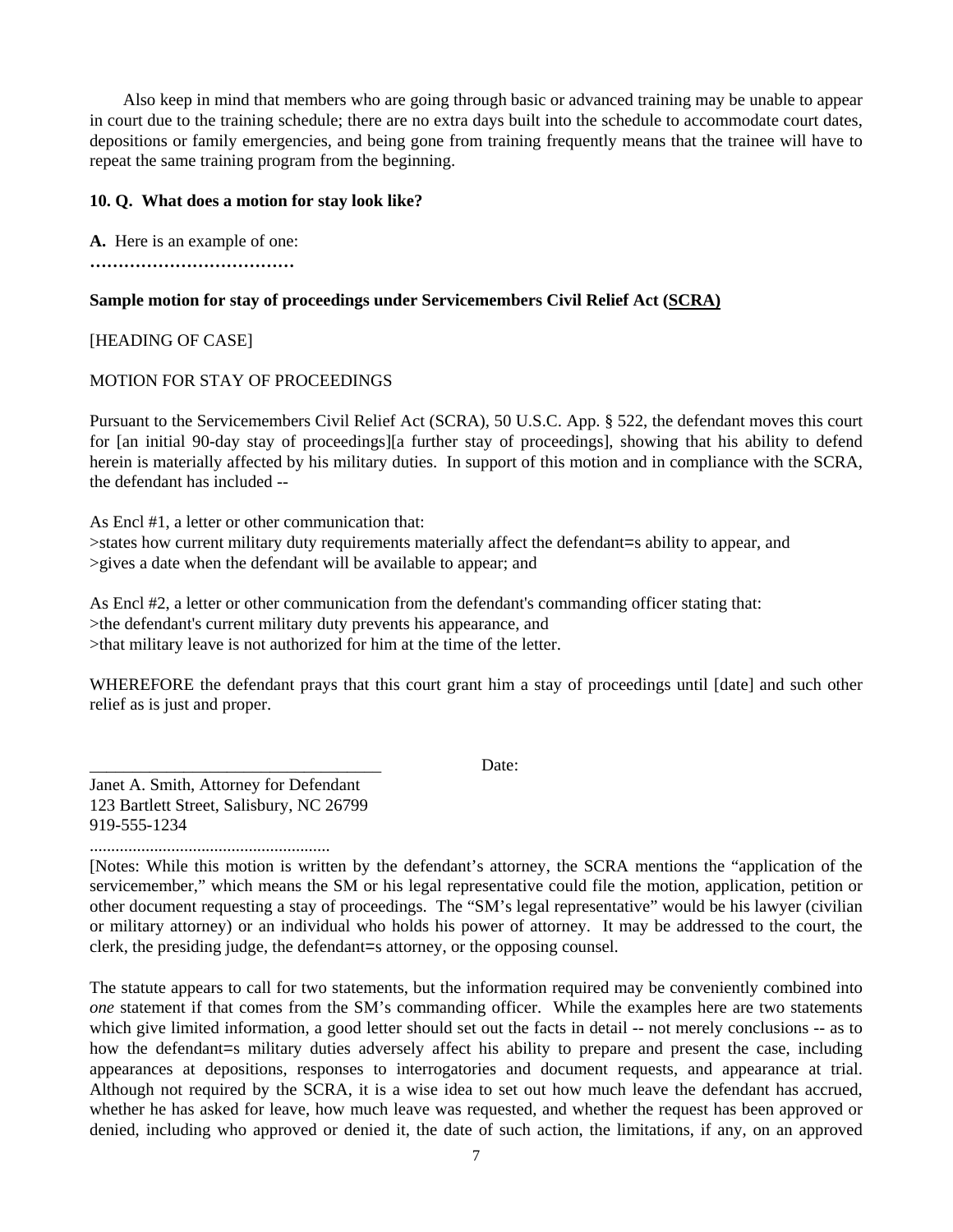leave, etc. The purpose of this is to show that the defendant is exercising good faith and due diligence in his application for a stay, rather than using the stay request purely for tactical advantage.]

Encl #1

Sergeant Leopold Legume, SSN 123-45-6789 Company C, 3d Battalion 123d Underground Balloon Regiment V Corps, U.S. Army APO AE 91099

[date]

#### TO WHOM IT MAY CONCERN:

My current military duty requirements materially affect my ability to appear in the following manner: I am currently serving as a truck driver at Camp Bondsteel in Kosovo. My tour of duty is for 180 days, beginning November 1, 2008. I was recalled to active duty in the U.S. Army from my assignment in the Army Reserve, which is the 122d Transportation Battalion, Salisbury, North Carolina. I am in the field every day of the week, and I am unavailable to appear at my hearing on child support. I have asked for one week=s leave in order to fly back to North Carolina and attend the hearing. This was denied by my commander.

I need to be personally present in court on my hearing date of February 1, 2009, to testify as to my compensation, both civilian (before the Reserve call-up) and military (a substantial reduction from my civilian pay), my reasonable living expenses (before and after the call-up) and certain bills of the plaintiff that I have taken over at her request since the last child support order herein that would constitute grounds for a variance from the Child Support Guidelines. I will be available to appear on or after May 10, 2009.

[signature of defendant] ........................................................ Encl #2

Major Regina Richards, Commander Company C, 3d Battalion 123d Underground Balloon Regiment V Corps, U.S. Army APO AE 91099

[date]

#### TO WHOM IT MAY CONCERN:

1. I am the commanding officer of SGT Leopold Legume, SSN 123-45-6789.

2. His current military duty prevents his appearance in court on February 1, 2008.

3. He has requested one week=s leave for this court appearance. I denied his request, and military leave is not authorized for him at this time.

[signature of commanding officer] **………………………………**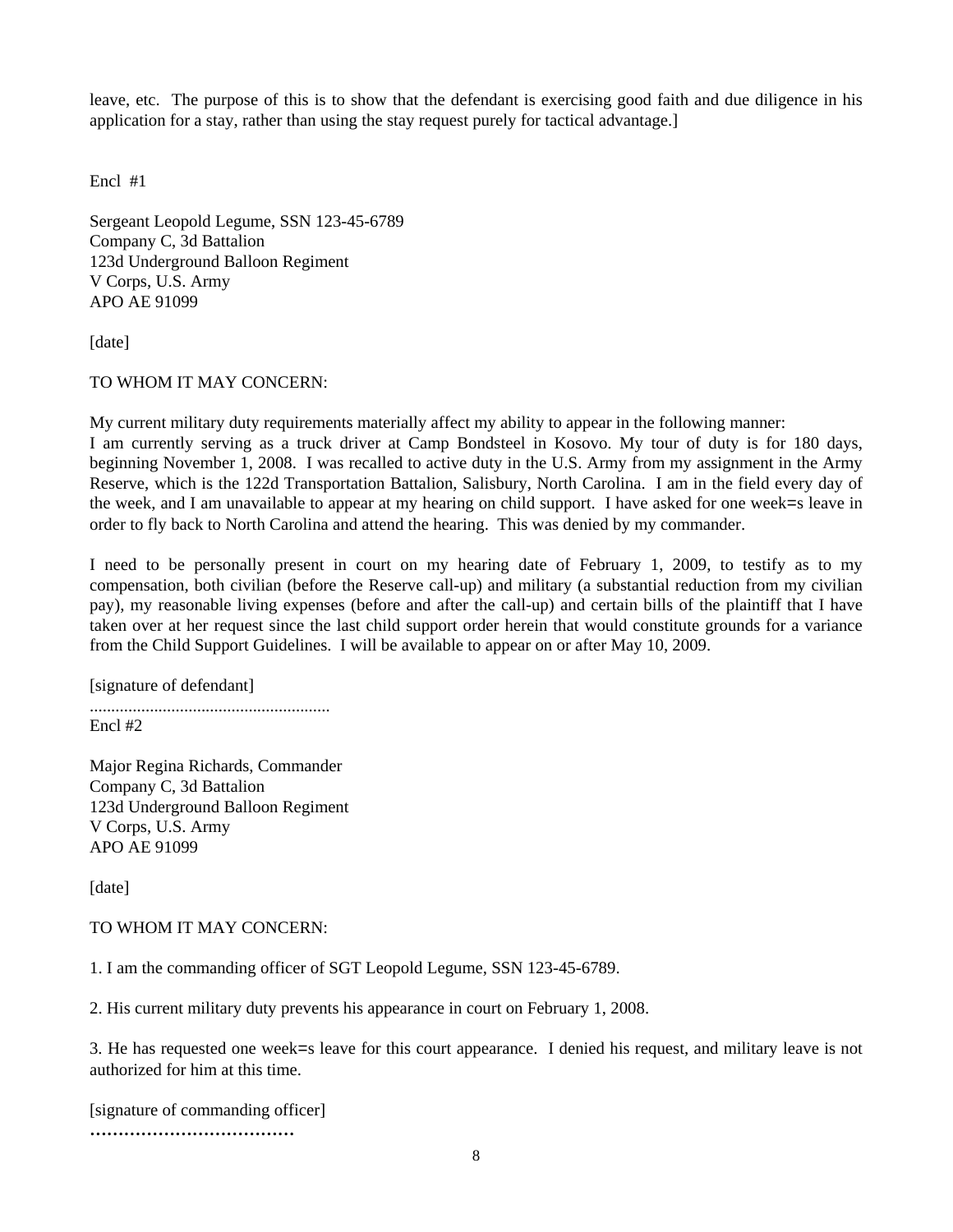# **11. Q. I'm a family court judge. I can't believe that Congress intended this law to allow indefinite delays – or even short ones – with regard to custody, child support and visitation cases. These are often urgent cases requiring immediate decisions.**

**A.** Congress made no restrictions as to domestic cases in writing and passing the SCRA. And in January 2008, it passed the 2008 National Defense Authorization Act which emphasized that custody is included in the cases covered by Section 521 (basically, all "default cases," where the SM has not entered an appearance) and those involving an initial stay request (for at least 90 days).

# **12. Q. Isn't there some overview of the "stay process" that will help me understand it?**

**A.** Yes. At Question 5 above is a checklist for the initial stay when a SM has entered an appearance. ATCH 1 at the end of this paper is a flow chart for the procedure when the non-moving party has not entered an appearance. ATCH 2 is a flow chart on the "additional stay" issue (after the initial stay). ATCH 3 is a checklist for the judge on SCRA issues generally.

#### **13. Q. Can a default judgment be entered against a servicemember in his absence?**

**A.** Not unless the court follows the procedures set out in the SCRA. As noted above, when the SM *has not made an appearance*, 50 U.S.C. App. § 521 governs. The court must first determine whether an absent or defaulting party is in military service. Before entry of a judgment for the plaintiff, the plaintiff must file an affidavit that states "whether or not the defendant is in military service and showing necessary facts in support of the affidavit." Criminal penalties are provided for filing a knowingly false affidavit.

# **14. Q. What if the affidavit shows that the party to be defaulted is in the armed forces?**

**A.** When this happens, no default can be taken until the court has appointed an attorney to represent the member; see Question 4 above. If the court fails to appoint an attorney, then the judgment or decree is voidable. 50 U.S.C. App. § 521(b)(2).

#### **15. Q. What does the court-appointed attorney do?**

**A.** The role of the attorney is to protect the interests of the absent servicemember, much as a guardian *ad litem* protects the interests of a minor or incompetent party. This would include contacting the servicemember to advise that a default is about to be entered and to ask whether he or she party wants to request a stay of proceedings. No provision of the SCRA says who pays the appointed attorney. If that attorney cannot locate the SM, the actions of the attorney cannot waive any defense of the SM or otherwise bind him or her.

#### **16. Q. Can I require a bond to be posted before entry of a default judgment?**

**A.** Yes. If the court cannot determine whether the defendant is in military service, then the court may require the plaintiff to post a bond as a condition of entry of a default judgment. Should the defendant later be found to be a SM, the bond may be used to indemnify the defendant against any loss or damage which he or she may incur due to the default judgment (if it should be set aside later). 50 U.S.C. App. § 521(b)(3).

#### **17. Q. What are the provisions for reopening a default judgment?**

**A.** Servicemembers are further protected from default judgments under the SCRA. The purpose of this is to protect those in the military from having default judgements entered against them without their knowledge and without a chance to defend themselves. The SCRA allows a servicemember who has not entered an appearance in the proceeding to seek the reopening of a default judgment. The requirements are as follows: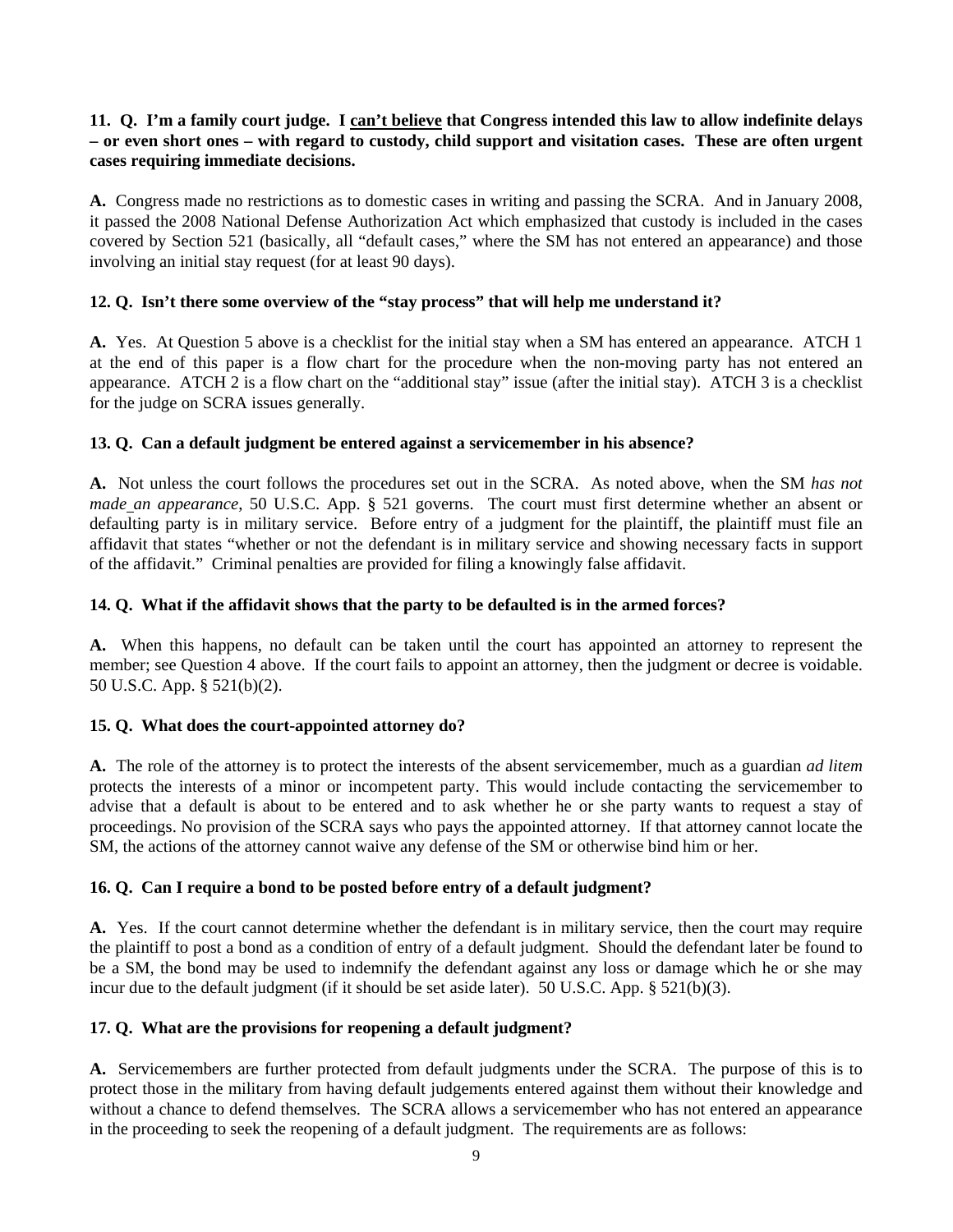>The servicemember must apply to the trial court that rendered the original judgment of order.

>The default judgment must have been entered when the member was on active duty in the military service or within 60 days thereafter.

>The servicemember must apply for reopening the judgment while on active duty or within 90 days thereafter.

>The servicemember must prove that, at the time the judgment was rendered, he was prejudiced in his ability to defend himself due to military service.

>The servicemember must show that there is a meritorious or legal defense to the initial claim.

 An important requirement of the reopening of a judgment is that the moving party has a meritorious or legal defense. Default judgments will not be set aside when a litigant's position lacks merit. Such a requirement avoids a waste of effort and resources in opening default judgments in cases where servicemembers have no defense to assert. As part of a well-drafted motion or petition to reopen a default judgment or order, the SM should clearly delineate his claim or defense so that the court will have sufficient facts upon which to base a ruling.

# **18. Q. Are there also provisions for staying the execution of a judgment?**

**A.** Yes. In any action started against a SM before his period of military service, during it or within 90 after the end of service, when a SM's military duties materially affect his ability to comply with a court order or judgment, then the court may (on its own motion) and shall (on motion by the SM) –

>stay the execution of any judgment or order entered against him, and

>vacate or stay any attachment or garnishment of property, money or debts in the possession of the SM or a third party

>regardless of whether it is before or after judgment. 50 U.S.C. App. § 524.

# **19. Q. What does the SCRA say about statutes of limitation?**

**A.** The period of military service may not be included in computing any limitation period for filing suit, either by or against any SM. This also includes suit by or against the heirs, executors, administrators, or assigns of the member, when the claim accrues before or during the period of service. Thus this SCRA section tolls statutes of limitation during the military service of any military plaintiff or defendant. The statute does not, however, affect time periods within a suit, such as time periods to avoid motions to dismiss for failure to prosecute an action. Once military service is shown, the period of limitation is automatically tolled for the duration of the service. 50 U.S.C. App. § 526.

#### **20. Q. Can a servicemember get out of a lease or rental agreement?**

**A.** Yes. A substantial change from the old SSCRA is found in 50 U.S.C. App. § 534. Previously the statute allowed a servicemember to terminate a pre-service "dwelling, professional, business, agricultural, or similar" lease executed by or for the servicemember and occupied for those purposes by the servicemember or his dependents. It did not provide help for the SM on active duty who was required to move due to military orders. The new statute remedies these problems. Under the old SSCRA, a lease covering property used for dwelling, professional, business, agricultural or similar purposes could be terminated by a SM if two conditions were met: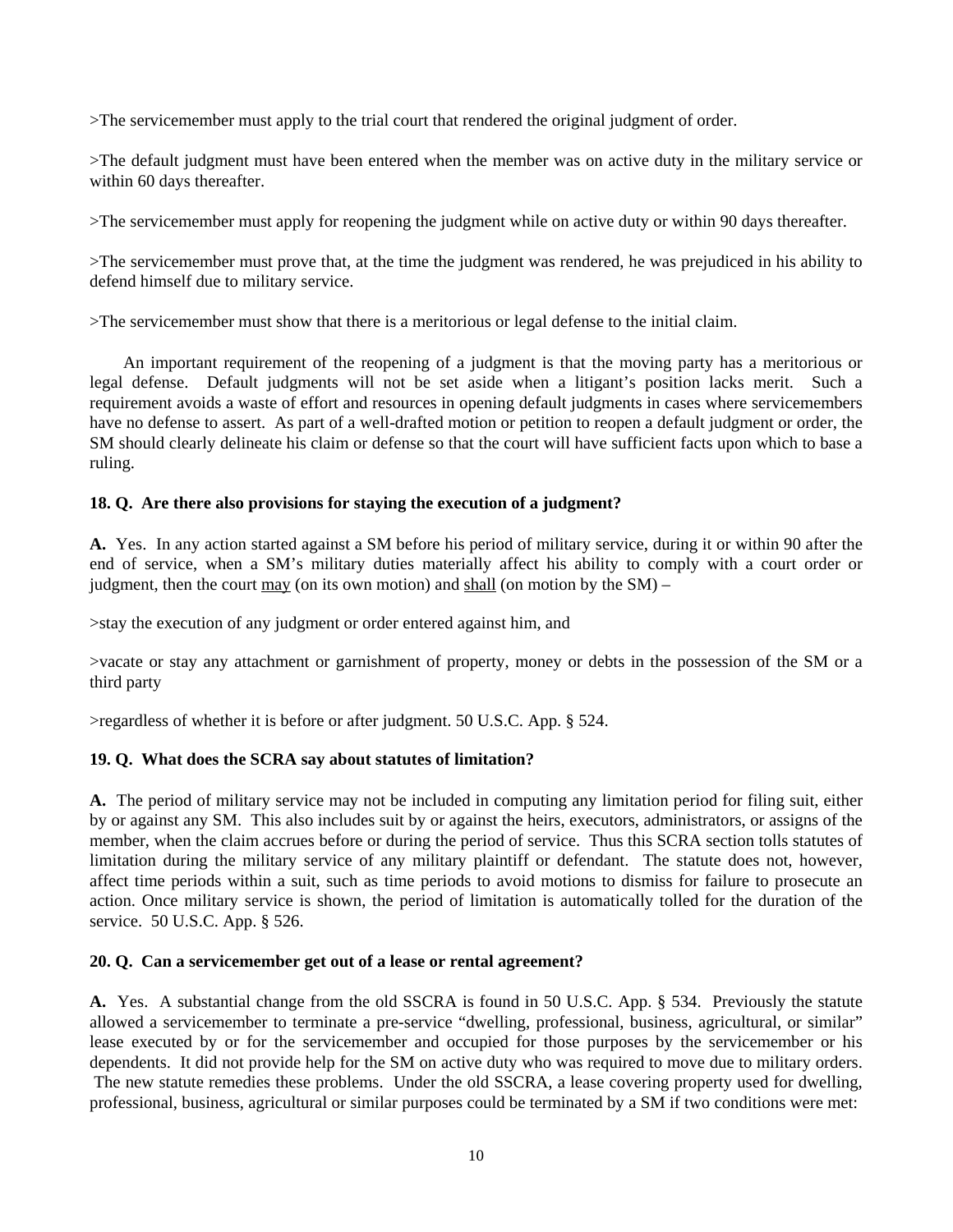>The lease/rental agreement was signed before the member entered active duty; and

>The leased premises had been occupied for one or more of the above purposes by the member or his or her dependents.

The new Act still applies to leases executed into prior to entry on active duty. It adds a new provision, however, extending coverage to leases entered into by active duty servicemembers who subsequently receive orders for a permanent change of station (PCS) or a deployment for 90 days or more.

 The SCRA also adds a new provision allowing the termination of automobile leases (for business or personal use) by SMs and their dependents. Pre-service automobile leases may be canceled if the SM receives orders to active duty for a period of 180 days or more. Automobile leases entered into while the SM is on active duty may be terminated if he or she receives PCS orders to a location outside the continental United States or deployment orders for a period of 180 days or more. 50 U.S.C. App. § 535(b)(2).

#### **21. Q. How does the servicemember go about terminating the lease?**

**A.** To terminate the lease, the member must deliver written notice to the landlord with a copy of his military orders. Oral notice is not sufficient. In the case of a motor vehicle lease, the lessee must return the motor vehicle to the lessor and also must provide the above notice and a copy of his orders. The return of the vehicle must be within 15 days after the notice delivery. 50 U.S.C. App. § 535(c).

The effective date of termination for premises rentals is determined as follows:

>For month-to-month premises rentals, termination becomes effective 30 days after the first date on which the next rental payment is due after the termination notice is delivered. For example, if the rent is due on the first of the month and the SCRA termination notice is mailed on 1 August, then the next rent payment would be due on 1 September. Thirty days after that date is 1 October, the effective date of termination.

>For all other premises rentals, termination becomes effective on the last day of the month after the month in which proper notice is delivered. For example: if the lease calls for a yearly rental and notice of termination is given on 20 July, the effective date of termination would be 31 August.

 For motor vehicle leases, the termination is effective on the day on which the requirements above for notice delivery, orders and return of the vehicle are met. 50 U.S.C. App. § 535(d).

# **22. Q. Can a servicemember get a refund of his security deposit or prepaid rent?**

**A.** If the rent was paid in advance, the landlord must refund the unearned portion. The member is required to pay rent only for those months before the lease is terminated. If a security deposit was required, it must be refunded to the member upon termination of the lease.

#### **23. Q. Can I stop an eviction by a landlord?**

**A.** Yes. The old SSCRA provided that, absent a court order, a landlord may not evict a servicemember or the dependents of a servicemember from a residential lease when the monthly rent was \$1200 or less. 50 U.S.C. App. § 531(a) modifies the former eviction protection section by barring evictions without a court order from premises occupied by servicemembers for which the monthly rent does not exceed \$2,400 for the year 2003. The Act also provides a formula to calculate the rent ceiling for future years. Using this formula, the 2007 monthly rent ceiling is \$2720.95. You can easily check this for the current year by doing an Internet search using "Servicemembers Civil Relief Act" and "maximum monthly rental amount" as the search terms.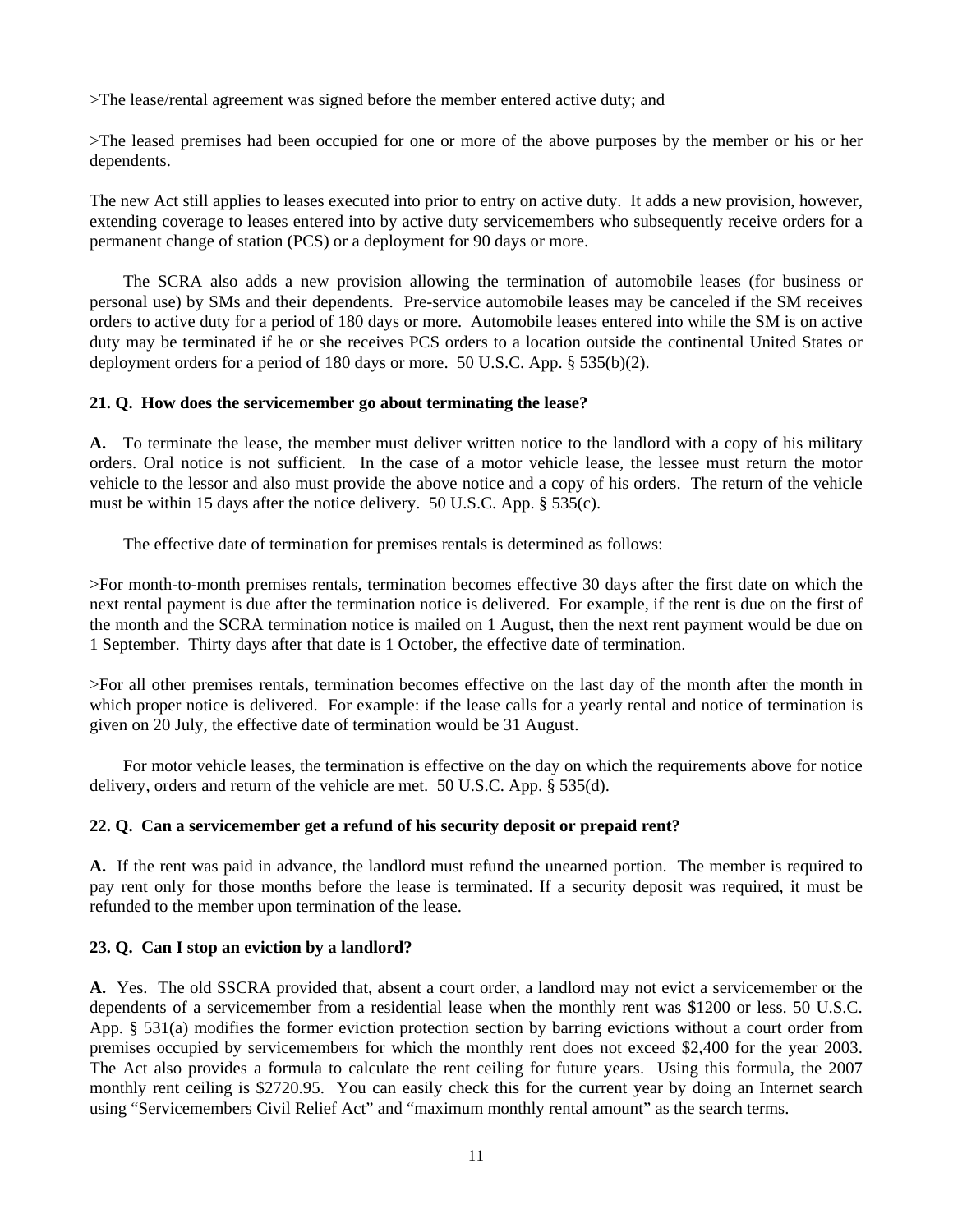#### **24. Q. Does the Act apply to time payments or installment contracts?**

**A.** It does. Military members who signed an installment contract for the purchase of real or personal property *before active duty* will be protected if their ability to make the payments is *materially affected* because of their active duty service. Remember--

>The member must have paid, before entry into active duty, a deposit or installment payment under the contract.

>If the member is not able to make payments because of his or her military duty, the SCRA applies.

>The vendor is thereafter prohibited from exercising any right or option under the contract, such as to rescind or terminate the contract or to repossess the property, unless authorized by a court order.

>The court may determine whether a member's financial condition is "materially affected" by comparing the member's financial condition before entry on active duty with his financial condition while on active duty.

#### **25. Q. What about the interest rates on debts and mortgage payments -- do they go down when a person enters military service?**

**A.** Yes. When an obligation was incurred before entry on active duty, the interest rate goes down to 6%, unless the creditor (bank, finance company, credit card issuer, etc.) can prove in court that the member's ability to pay was *not materially affected* by military service. The term "interest" includes service charges.

The new Act clarifies the rules on the 6% interest rate cap on pre-service loans and obligations by specifying that interest in excess of 6% per year *must be forgiven*. 50 U.S.C. App. § 527(a)(2). The absence of such language in the SSCRA had allowed some lenders to argue that interest in excess of 6% was merely deferred.

The SCRA also specifies that a SM must request this reduction in writing and include a copy of his/her military orders. 50 U.S.C. App. § 527(b)(1). Once the creditor receives notice, it must grant the relief effective as of the date the servicemember is called to active duty. The creditor must forgive any interest in excess of six percent with a resulting decrease in the amount of the periodic payment that the servicemember is required to make. 50 U.S.C. App. § 527(b)(2). The creditor may challenge the rate reduction if it can show that the SM's military service has not materially affected his or her ability to pay. 50 U.S.C. App. § 527(c).

#### **26. Q. Are there protections against mortgage foreclosures?**

**A.** The SCRA (50 U.S.C. App. § 533) protects members against foreclosures of mortgages, deeds of trust, and similar security devices, provided the following conditions are met:

- a. The relief is sought on an obligation secured by a mortgage, deed of trust, or similar security on either real or personal property;
- b. The obligation originated prior to entry upon active duty;
- c. The property was owned by the member or dependent before entry on active duty status;
- d. The property is still owned by the member or dependent at the time that relief is sought;
- e. The ability to meet the financial obligation is *materially affected* by the member's military service.
- f. The action is filed during, or within 90 days after, the SM's period of military service.

Courts can stay proceedings until members are available to answer, extend the mortgage maturity date to allow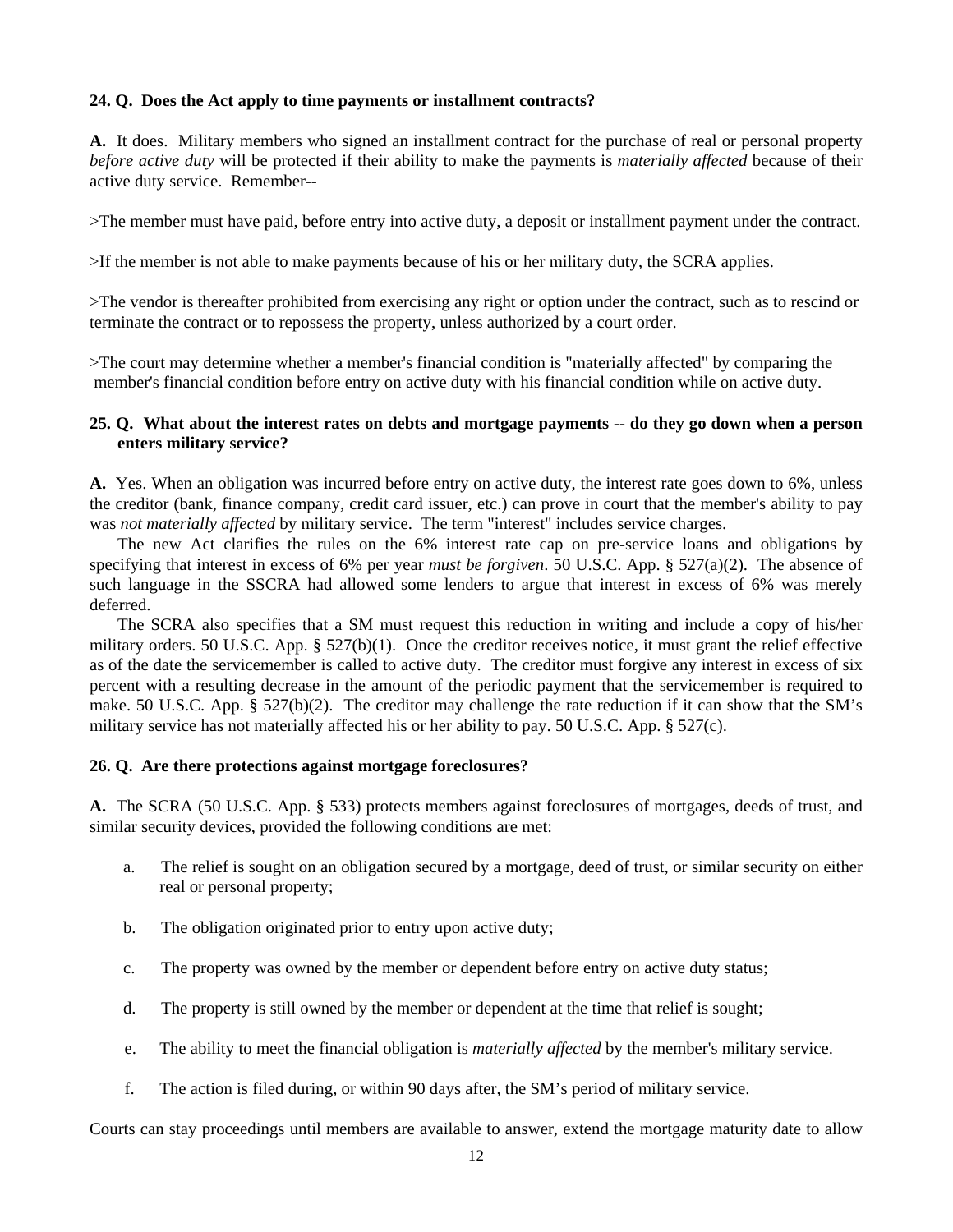reduced monthly payments, grant foreclosure subject to being reopened if challenged by a member, and extend the period of redemption by a period equal to the member's military service.

#### **27. Q. Does the SCRA require that a breach have occurred before protections become available?**

**A.** No. The Act doesn't require breach or default before offering protections to covered individuals. The anticipatory relief provision is set out in 50 U.S.C. App. §591:

#### *ANTICIPATORY RELIEF.*

*(a) APPLICATION FOR RELIEF.—A servicemember may, during military service or within 180 days of termination of or release from military service, apply to a court for relief— (1) from any obligation or liability incurred by the servicemember before the servicemember's military service; or (2) from a tax or assessment falling due before or during the servicemember's military service.* 

 These anticipatory relief provisions can be used to request relief from pre-service obligations, such as child support or alimony, when a prospective breach is likely. For example, when the SM is earning more in his civilian job before mobilization than he will be earning on active duty, and the civilian wage garnishment will terminate upon his call to active duty, the SM should use this section to request a reduction in child support or alimony and to request a new garnishment from DFAS (Defense Finance and Accounting Service) to pay the other party on a timely basis.

**28.** Q. Can the SM *waive* his rights?

**A.** This is covered in 50 U.S.C. App. § 517. A waiver of SCRA rights is only effective if it is made during the period of military service. In addition, the waiver should be in writing in at least 12-point type. If the court wants to have the SM execute a written waiver in connection with a stay of proceedings so that the case may go forward and there is a clear record that the SM has knowingly and voluntarily waived his or her rights under the SCRA, this form should suffice:

#### WAIVER OF RIGHT TO REQUEST STAY OF PROCEEDINGS

I acknowledge that I have the right to request a stay of proceedings in this case under the

Servicemembers Civil Relief Act. The stay of proceedings, or continuance, would postpone a

hearing in this case if it were granted.

\_\_\_\_\_\_\_\_\_\_\_\_\_\_\_\_\_\_\_\_\_\_\_\_\_\_\_\_\_\_\_\_\_

I hereby waive and give up the right to a stay of proceedings. I want to proceed with this case.

(signature)

 $Date:$ 

Printed Name

[here print acknowledgment and notarization if required]

# **29. Q. ARE THERE SCRA RESOURCES ON THE INTERNET?**

**A.** Start with a visit to the home page of the Army JAG School, [http://www.jagcnet.army.mil/TJAGLCS.](http://www.jagcnet.army.mil/TJAGSA)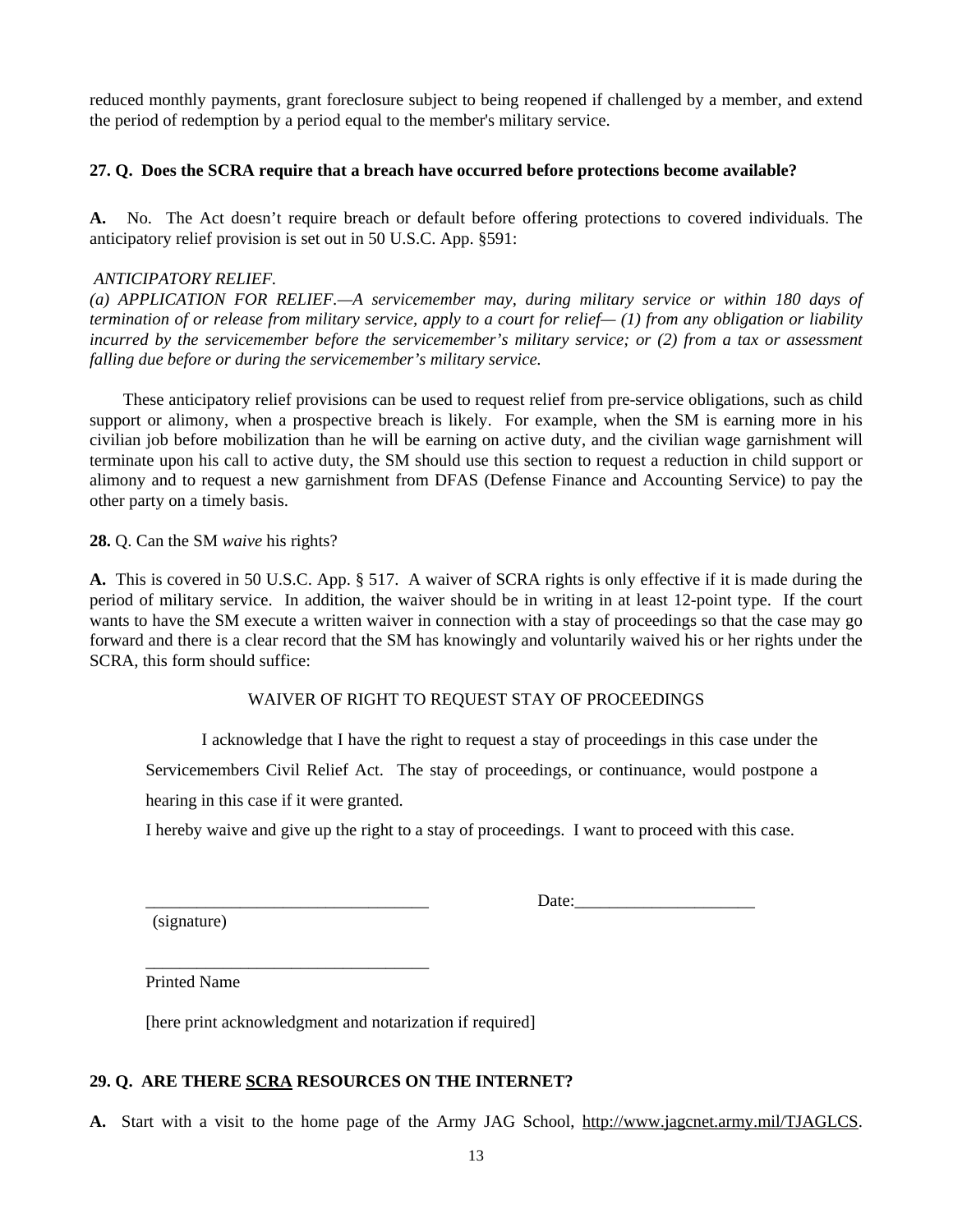When you get there, click on "TJAGLCS Publications" on the left side, then scroll down to "Legal Assistance" and look for JA 260, "Servicemembers Civil Relief Act Guide," written by the faculty of the Army JAG School in 2006.

You should also visit the Servicemember's Civil Relief Act information center at the public preventive law page of the Army Judge Advocate General's Corps, found at [http://www.jagcnet.army.mil/legal.](http://www.jagcnet.army.mil/legal)

(rev. 3/27/07)

\* \* \*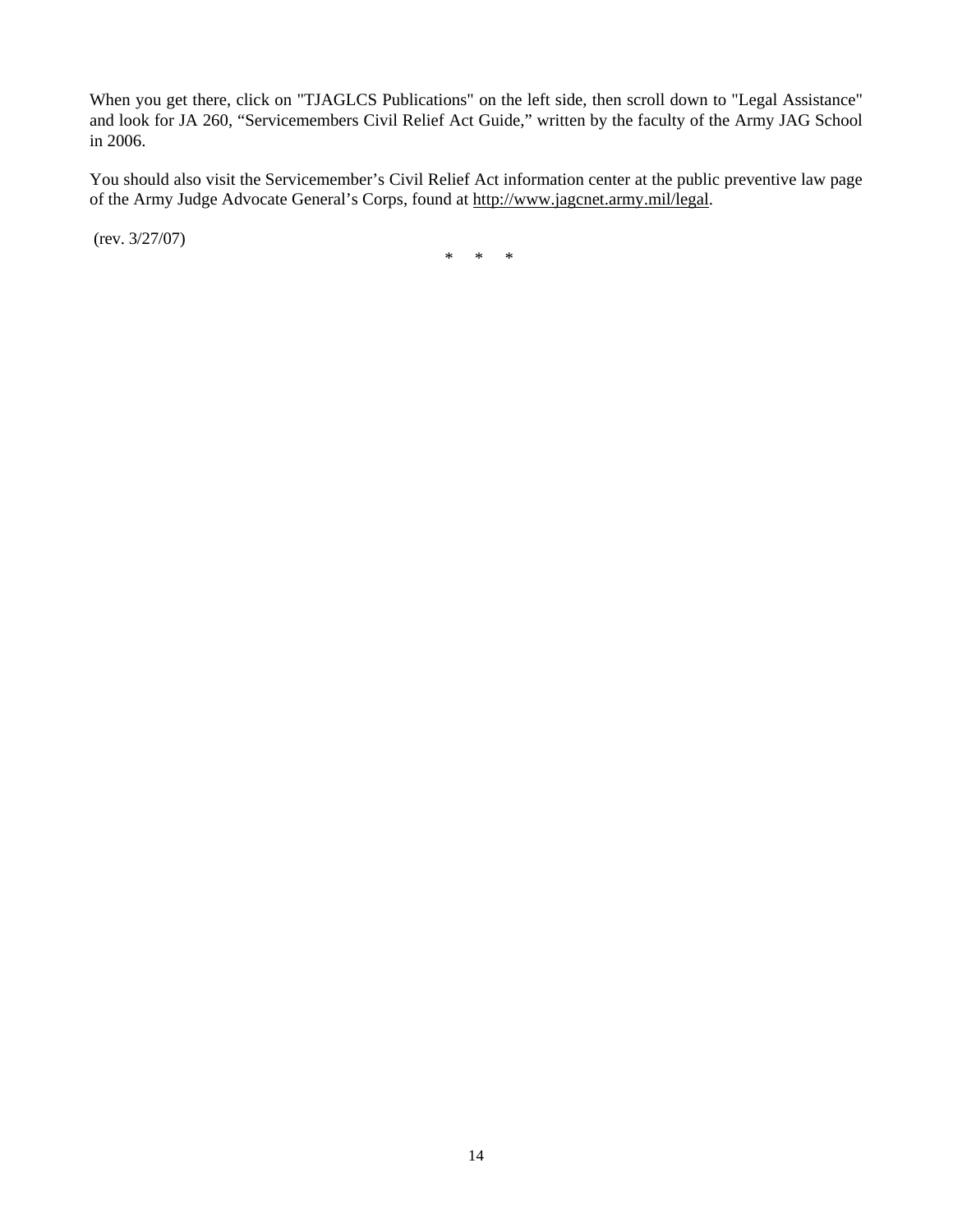# **ATCH 1 - SCRA Flow Chart (no appearance by servicemember)**

Has the servicemember entered an appearance?<br>  $\overrightarrow{V}$  See "Initial Appearance" checklist for info; 50

NO

Does the non-SM moving party wish to obtain a default judgment?\*



Has the movant filed an affidavit of military service, including "necessary facts to support the affidavit"?



Does affidavit deny that the other party is in the military?



Does affidavit state that affiant doesn't know if the other party is in the military?



Does affidavit state that the other party is in the military?



Has the court appointed an attorney for the SM?



Can the appointed attorney locate the SM?



Is there a defense for the SM and the defense cannot be presented without the presence of the SM?



The court shall grant a stay for at least 90 days on the request of the SM's attorney or on the court's own motion. USC App 522 applies when SM has notice of the proceeding

End of inquiry; no further action needed by court.\*\*

This is required by the SCRA.

Court may proceed if affidavit states that other party is NOT in the military, but may also investigate further (see below) and may punish a party who files a false affidavit

Require affiant to ascertain status of other party through DMDC (Defense Manpower Data Center) and file new affidavit. The court may require the movant to file a bond in an an amount approved by the court so that, if the other party is later found to be in military service, it is available to indemnify the absent party for any damages he or she suffers due to the default judgment, should the judgment be set aside in part or whole.

NO

NO

NO

NO

STOP - you have contradicted yourself!

Appoint one; this is required by the SCRA.

Actions by the attorney shall not waive any defense the SM has or otherwise bind the SM. If after due diligence, counsel has been unable to contact the SM or otherwise determine if a meritorious defense exists, then the court shall grant a stay for at least 90 days on the request of the SM's attorney or on the court's own motion.

Court may proceed.

\*The non-SM claimant may be either the plaintiff/petitioner or the defendant/respondent. A default judgment means any decree or order granting relief when the other side has not entered an appearance. Whether appearance means a specific appearance in the current proceeding before the court, or the lawsuit itself (irrespective of the stage of proceedings) depends on state law.

\*\* "Court" also means administrative agency.



NO

NO

YES

YES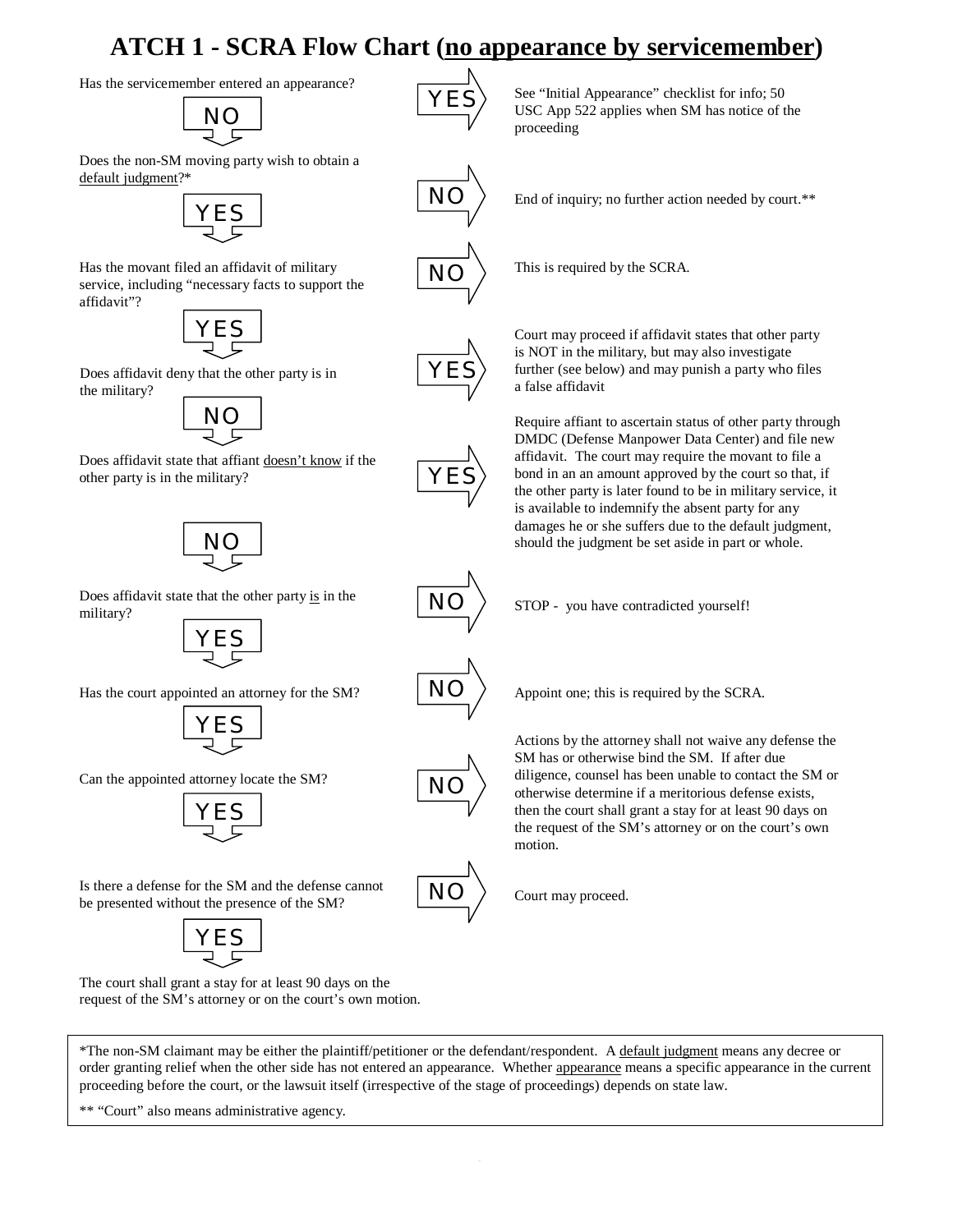# ATCH 2 - SCRA Flow Chart for "Additional Stay"

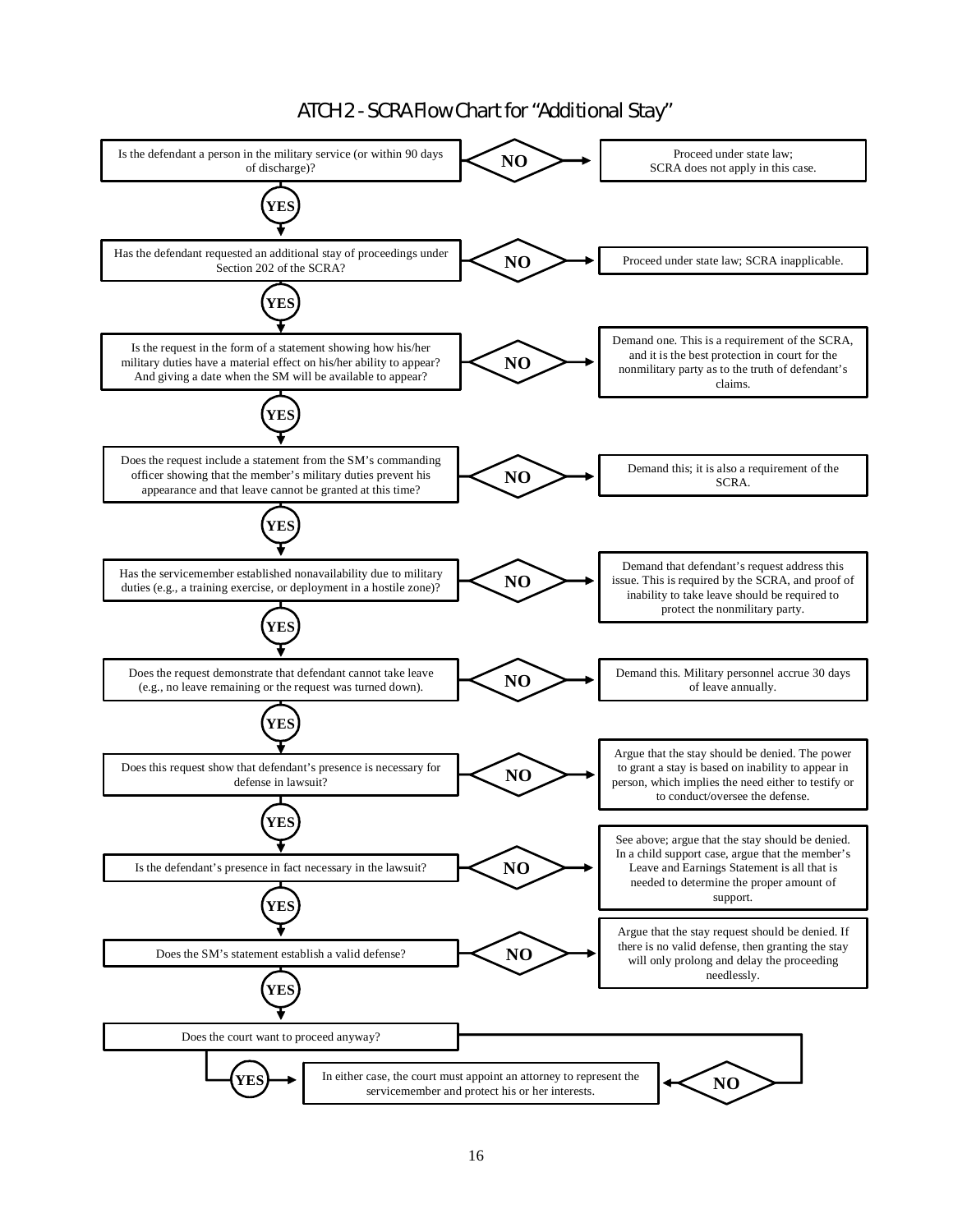# ATCH 3 – CHECKLIST **The Servicemembers Civil Relief Act: A Judge's Checklist**

The SCRA is located at 50 U.S.C. Appendix § 501 *et seq.* In using this checklist, keep in mind the purpose of the Act: to enable servicemembers (SMs) to devote their entire energy to the defense needs of the nation, and to provide for the temporary suspension of judicial and administrative proceedings and transactions that may adversely affect the civil rights of SMs during their military service. 50 U.S.C. App. § 502

a **Who is covered?** (50 U.S.C. App. § 511) Those covered include:

ο Members of the Army, Navy, Air Force, Marine Corps and Coast Guard on active duty under 10 U.S.C. 101(d)(1) ο National Guard members called to active duty by President or Secretary of Defense for over 30 days under 32 U.S.C. 502(f) (national emergency declared by the President and supported by federal funds) ο Commissioned members of the Public Health Service and the National Oceanographic and Atmospheric Administration

a **Default situation** – (50 U.S.C. App. § 521). When no appearance by SM (servicemember), you -

ο1. Must require affidavit of military status by moving party (who may check on whether missing party is in military service by requesting check of records by Dept. of Defense<sup>[\\*](#page-16-0)\*</sup>)

ο2. Must appoint an attorney before entry of judgment if the non-moving party is in military

ο3. Must grant a stay of proceedings for at least 90 days when non-moving party is in military if -

a. there may be a defense, and presence of SM is needed to make it, OR

b. with due diligence, appointed attorney can't contact client or otherwise determine whether defense exists

 $\vee$  **Use of bond?** (50 U.S.C. App. § 521(b)(3))

ο As condition of entry of default judgment, require bond if you cannot determine whether defendant is in military service. ο Bond may be used to indemnify non-moving party against loss/damage from default judgment (if later set aside) should he/she later be found to be in the military.

a **Request for stay** – SM or attorney requests suspension of case (50 U.S.C. App. § 522)

ο Grant stay of proceedings (discretionary on court's own motion, mandatory on SM's motion) for at least 90 days if motion includes-

1. Statement as to how the SM's current military duties materially affect his ability to appear, and that

2. stating a date when the SM will be available to appear, and

3. Statement from the SM=s commanding officer that SM=s current military duty prevents his appearance, and

4. military leave is not authorized for the SM at the time of the statement

#### a **Grant additional stay (beyond initial 90 days)?**

ο Yes if continuing material effect of military duty on SM's ability to appear. ο Same information required as above.

#### a **Deny additional stay?**

 $\overline{a}$ 

ο Only if you appoint attorney to represent the SM in the action or proceeding (50 U.S.C. App. § 522(d)(2)). ο Expect attorney to renew stay request since he/she cannot prepare, present case without assistance from the unavailable SM.

#### a **Unsure whether to grant or deny additional stay?**

ο Ask for a copy of the SM's current LES (Leave and Earnings Statement), issued twice a month, to see how much leave SM has accrued, used in the past few months.

ο Propound questions from the court to SM's commanding officer as to duty hours, days for the SM, his or her availability to attend court or to participate by telephone, Internet or videoteleconference

<span id="page-16-0"></span><sup>\*</sup> Upon application by either side or the court, the military service must issue a statement as to military service. 50 U.S.C. App. ξ 582. Contact: Defense Manpower Data Center, 1600 Wilson Blvd., Suite 400, Attn: Military Verification, Arlington, VA 22209-2593, [telephone 703-696-6762 or –5790/fax 703-696-4156]